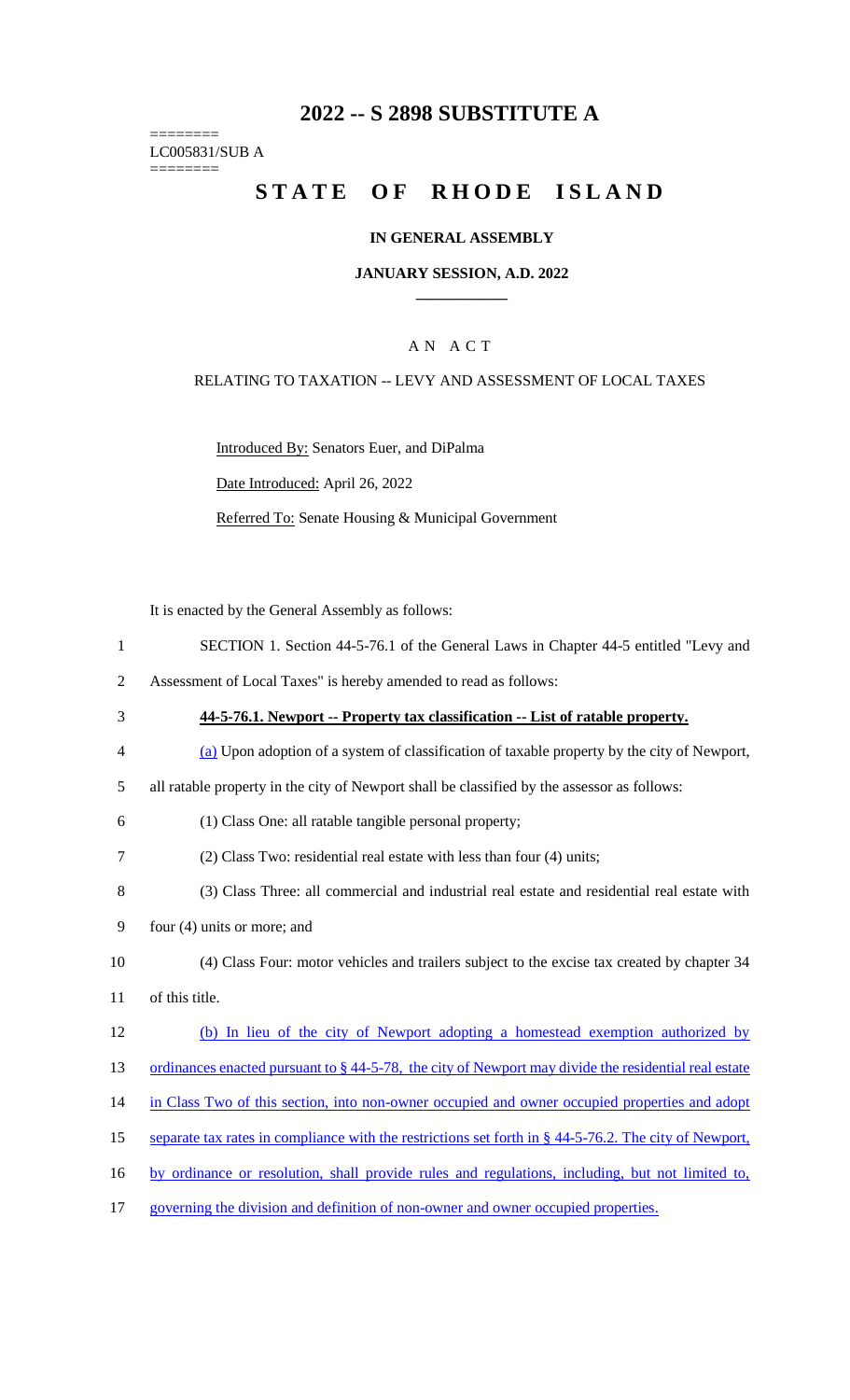1 SECTION 2. This act shall take effect upon passage.

 $=$ LC005831/SUB A  $=$